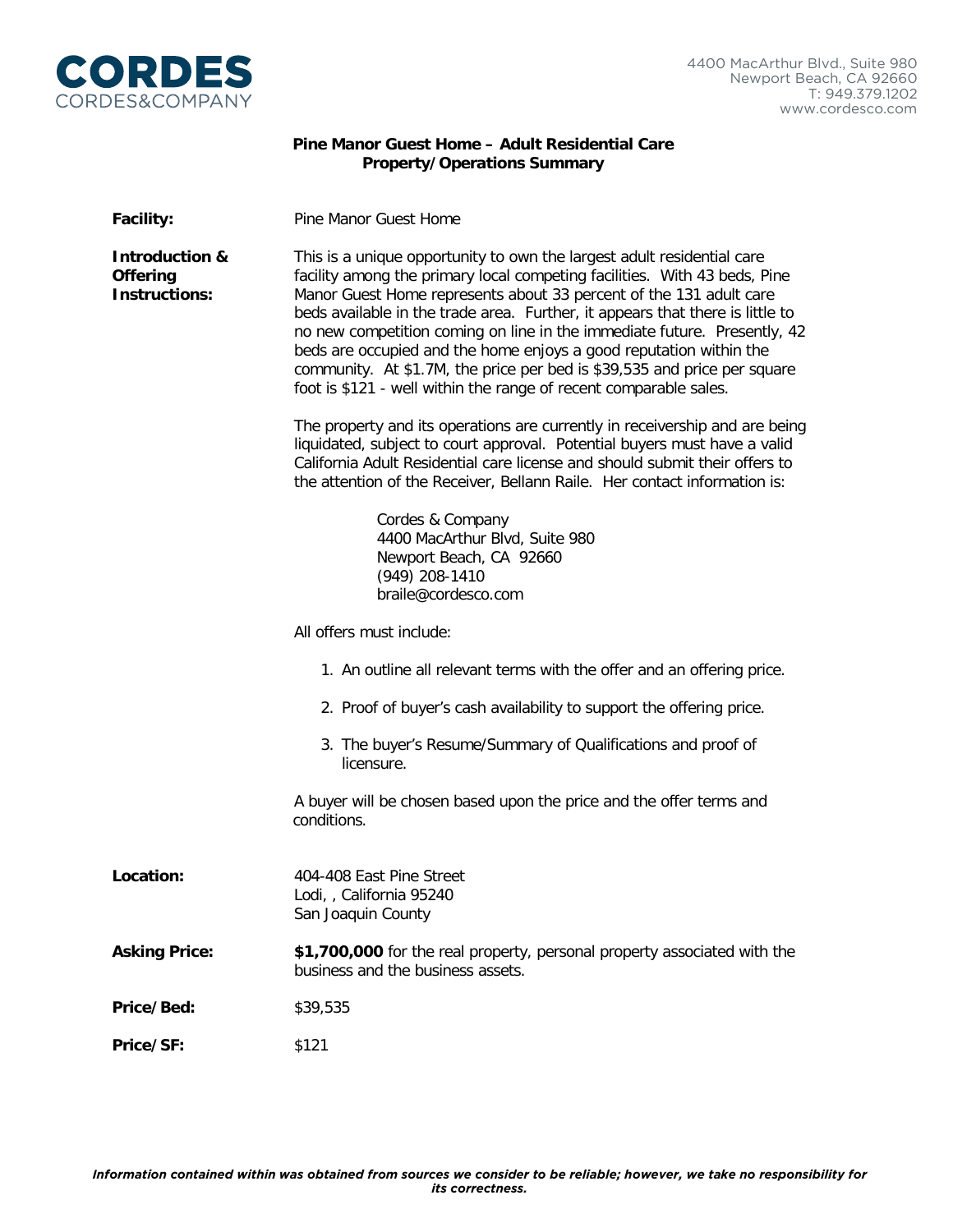

| Property/<br><b>Operations</b><br><b>Description:</b> | The property consists of a 14,050 square foot, one-building, three-story<br>residential care facility containing 43 beds (17 single occupant rooms, 13 double<br>occupant rooms) on a .39-acre parcel of land. It was built in 1910 and renovated<br>in 1967. There are two main living floors, a basement with kitchen, dining room<br>and support facilities. |
|-------------------------------------------------------|-----------------------------------------------------------------------------------------------------------------------------------------------------------------------------------------------------------------------------------------------------------------------------------------------------------------------------------------------------------------|
|                                                       | The exterior façade of the building is concrete block and stucco siding. The<br>roofing system is wood truss with a composition shingles. The windows are single<br>paned.                                                                                                                                                                                      |
|                                                       | The common areas have linoleum and wood flooring. The resident units have<br>carpet and/or padded wood flooring in the living and bedroom areas with tile in<br>the bathrooms. Bathroom facilities are improved with 11 shared bathrooms. Each<br>bathroom includes a walk-in shower, toilet, and sink. There is a non-working<br>elevator.                     |
|                                                       | Meals for the residents are prepared in a basement kitchen. The kitchen<br>equipment includes a gas range, steel hood with fire suppression system,<br>dishwashers, stainless steel preparation tables, coolers and freezers.                                                                                                                                   |
|                                                       | Other site improvements include signage, trash enclosures, paved concrete<br>driveway, concrete sidewalks, exterior lighting, and perimeter fencing. All<br>landscaped areas are irrigated with an automatic sprinkler irrigation system.<br>There is one driveway for parking.                                                                                 |
|                                                       | The site is served by all typical utilities, including water, sewer, electricity, natural<br>gas and telephone.                                                                                                                                                                                                                                                 |
|                                                       | The property is in a FEMA flood zone X500 so no mandatory flood insurance<br>purchase requirements apply.                                                                                                                                                                                                                                                       |
|                                                       | The property is expected to have a remaining economic life of 30 years.                                                                                                                                                                                                                                                                                         |
| <b>Mechanical Detail:</b>                             | The common areas of the building are heated and cooled by ground mounted gas<br>fired HVAC systems. The units have central heat and air ducts on the ceilings.                                                                                                                                                                                                  |
|                                                       | The building is three-story and has one elevator that has not been in service for a<br>long period of time.                                                                                                                                                                                                                                                     |
|                                                       | The building has a fire sprinkler system. Each unit has electric smoke detectors in<br>compliance with local code.                                                                                                                                                                                                                                              |
| <b>Market</b><br>Information:                         | The property is well-located with access and proximity to major lead generators.<br>Client rent income is primarily paid by San Joaquin County. With the limited<br>availability of bed s in this market sector, the average occupancy is typically very<br>high. This home is currently 95 percent occupied.                                                   |
| <b>Area Demographics:</b>                             | Demographics factors are positive with both senior and overall population increase<br>trends. This suggests that the subject facility will not have to place greater weight<br>on attracting residents to relocate in order to be closer to family members.                                                                                                     |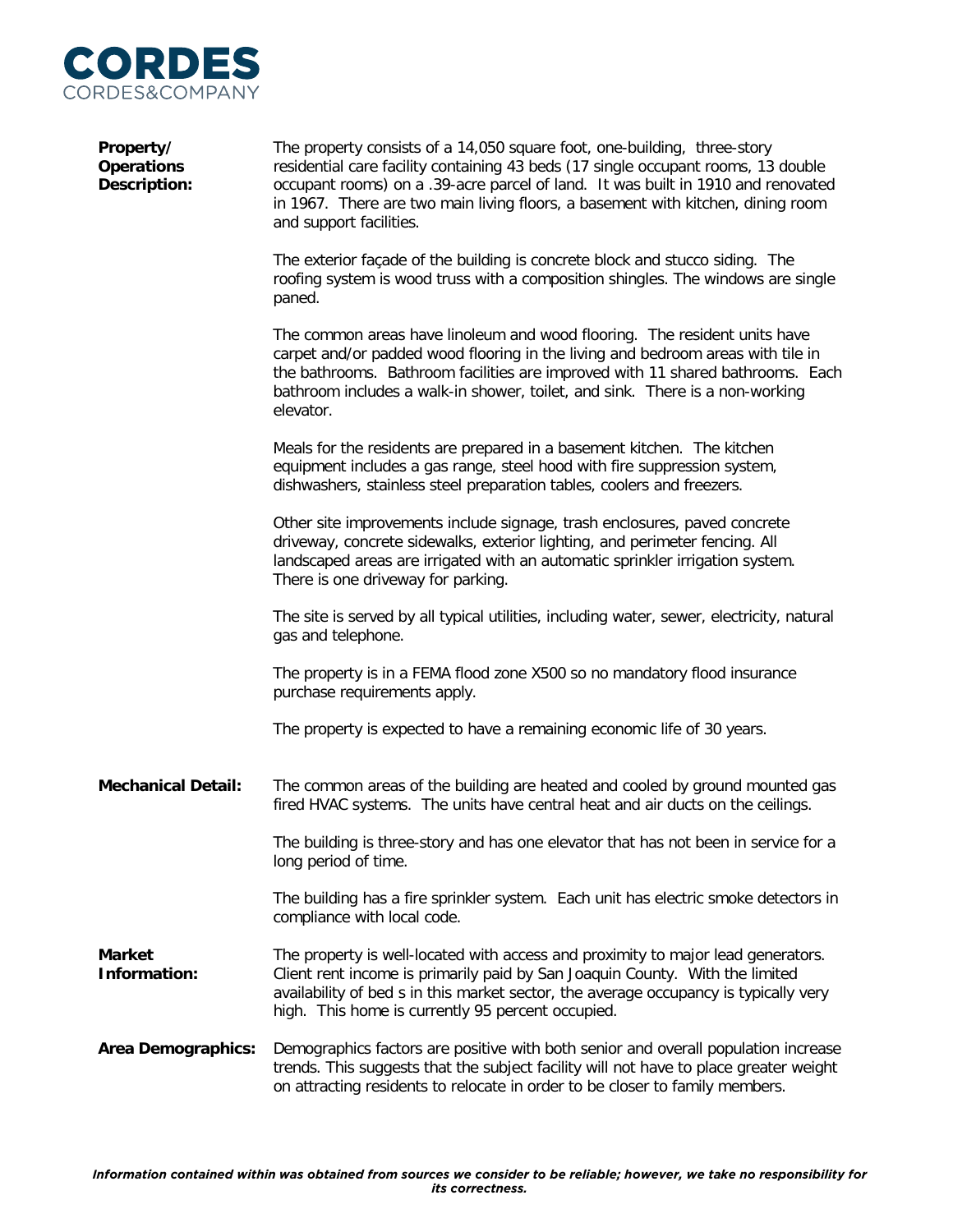

### **Age Distribution in the Area**

Under 18 – 17,282 (27.8%) 18 – 24 - 5,863 (9.4%) 25 – 44 – 15,931 (25.6%) 45 – 64 – 14,681 (23.6%) 65 and older – 8,377 (13.5%)

Median age: 34.3 For every 100 females there were 95.5 males.

#### **Source: Wikipedia, 2010**

#### **Comparable Sales:**

| <b>SENIOR HOUSING SALES</b> |                   |                  |           |                   |          |
|-----------------------------|-------------------|------------------|-----------|-------------------|----------|
|                             |                   | Average          |           | Condition         |          |
|                             | <b>Sale Price</b> | <b>Unit SF</b>   | $%$ Occ   | & Quality         | \$/SqFt  |
| <b>Facility Name</b>        | Date              | <b>Bldg SqFt</b> | $#$ Units | <b>Year Built</b> | \$/Unit  |
| Pine Manor Guest Home       | \$1,700,000       | 327-468          | 95.0%     | Average           | \$121.00 |
| Lodi, CA                    |                   | 14,050           | 43        | 1910-1967         | \$39,535 |
| Victorian Manor             | \$1,050,000       | 213              | 100.0%    | Average           | \$182.58 |
| San Leandro, CA             | 4/14              | 5,751            | 27 units  | 1939              | \$38,889 |
| Mirsona Manor               | \$675,000         | 343              | 90.0%     | Average           | \$131.14 |
| Williams, CA                | 3/14              | 5,147            | 15 units  | 1967              | \$45,000 |
| Alpha House                 | \$698,000         | 277              | 90.0%     | Average           | \$157.28 |
| Stocton, CA                 | 2/14              | 4,438            | 16 units  | 1950              | \$43,625 |
| <b>Agnes Guest Home</b>     | \$350,000         | 247              | n/a       | Average           | \$94.59  |
| Galt, CA                    | 5/13              | 3,700            | 15 units  | 1960              | \$23,333 |
| Rainbow Haven Guest Home    | \$316,000         | 267              | n/a       | Average           | \$79.00  |
| Turlock, CA                 | 1/13              | 4,000            | 15 units  | 1962              | \$21,067 |

#### **Comparable Market Competition:**

| <b>MARKET OCCUPANCY CHARACTERISTICS</b> |                 |           |                          |  |  |
|-----------------------------------------|-----------------|-----------|--------------------------|--|--|
| <b>Primary Market Area</b>              |                 |           |                          |  |  |
| <b>Facility Name</b>                    | <b>No Units</b> | Occupancy | Occupied<br><b>Units</b> |  |  |
| Anka Lodi                               | 16              | 88%       | 14                       |  |  |
| Choice Mannor 1                         | 6               | 83%       | 5                        |  |  |
| <b>Hanot Foundation</b>                 | 30              | 100%      | 30                       |  |  |
| Haynes Board & Care Home                | 30              | 100%      | 30                       |  |  |
| Vella's Friendship Home                 | 6               | 100%      | 6                        |  |  |

According to local providers and municipal planning departments, there are no additional facilities planned at this time.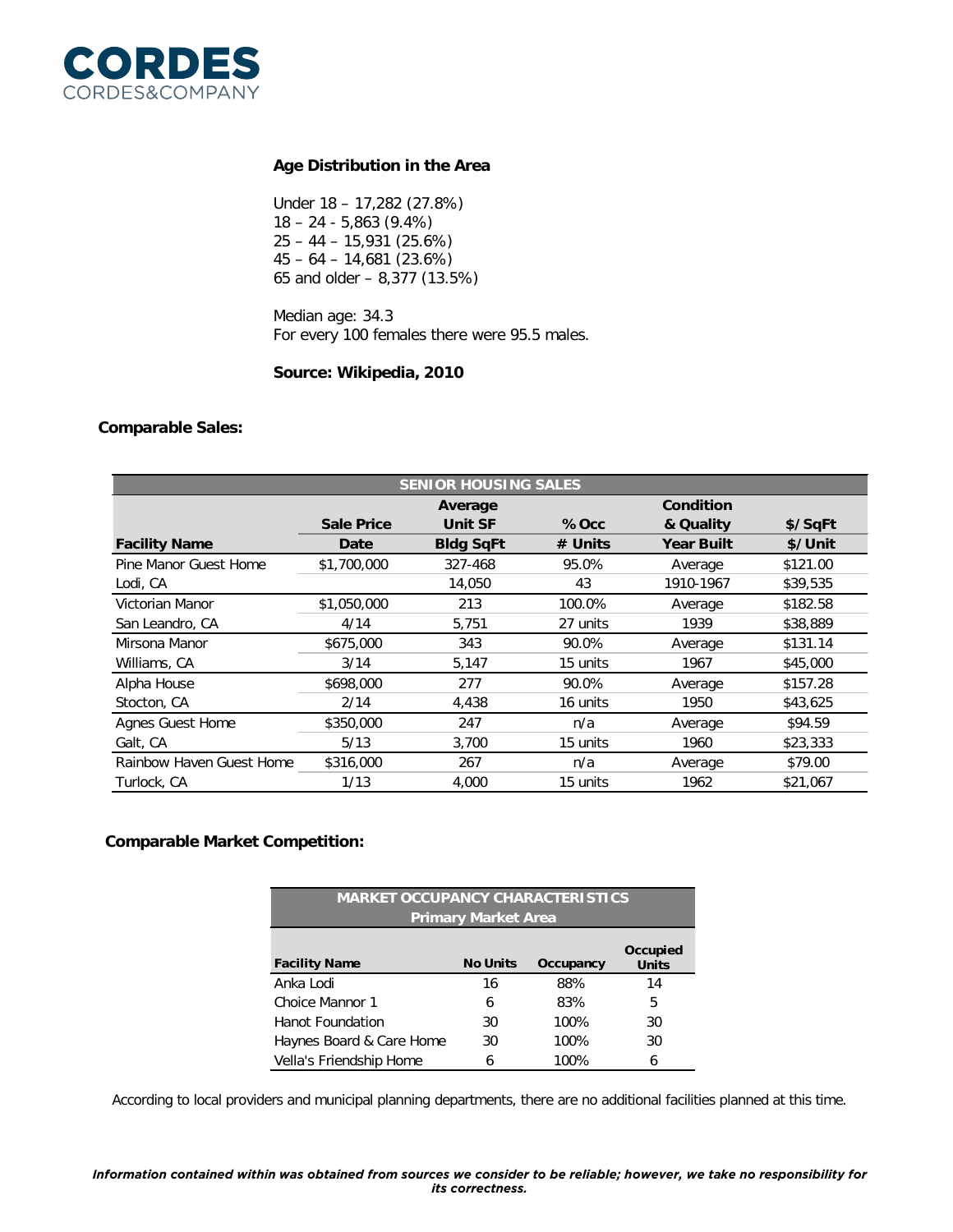

| Operating<br>Information:           | Current rental rates for adult residential care units in the competitive market<br>area begin at approximately \$1,003 (SSI minimum) for a resident in a<br>companion or shared unit and \$2,663 per month for residents who are placed in<br>the facility by the Valley Regional Center (County) which provides a<br>supplemental patch rate for adult residents. We understand that there are<br>currently no concessions offered for leasing vacant units. |
|-------------------------------------|---------------------------------------------------------------------------------------------------------------------------------------------------------------------------------------------------------------------------------------------------------------------------------------------------------------------------------------------------------------------------------------------------------------------------------------------------------------|
| <b>Property Tax</b><br>Information: | The property is subject to the taxing jurisdiction of San Joaquin County. The<br>assessor's parcel identification number is 043-123-02.<br>For 2013, the total property assessment (assessor market value) is \$1,414,374                                                                                                                                                                                                                                     |
|                                     | which equates to \$32,892 per unit. The full year 2013 property taxes for the<br>property are \$14,973.                                                                                                                                                                                                                                                                                                                                                       |

## **Cash Flow Projections:**

|                               | Year 1    |
|-------------------------------|-----------|
| <b>Resident Rents</b>         | \$505,512 |
| Behavioral Health Supp Income | \$99,600  |
| <b>Operating Revenues</b>     | \$605,112 |
|                               |           |
| Personnel Expense             | \$213,932 |
| Workman's Comp                | \$7,779   |
| Insurance                     | \$9,840   |
| Food/Food Supplies            | \$84,000  |
| Supplies                      | \$6,000   |
| Repairs & Maintenance         | \$12,000  |
| Utilities                     | \$24,000  |
| Van Rental                    | \$12,000  |
| Other                         | \$1,200   |
| <b>Operating Expenses</b>     | \$370,752 |
|                               |           |
| <b>Property Taxes</b>         | \$15,160  |
| Replacement Reserves (1%)     | \$6,051   |
| <b>Other Expenses</b>         | \$21,211  |
| <b>Net Operating Income</b>   | \$213,149 |

\*\* Note, the property is in receivership and no historical operating information is available. Information above is only a projection. Buyer should perform their own analysis of the potential NOI before making an offer.